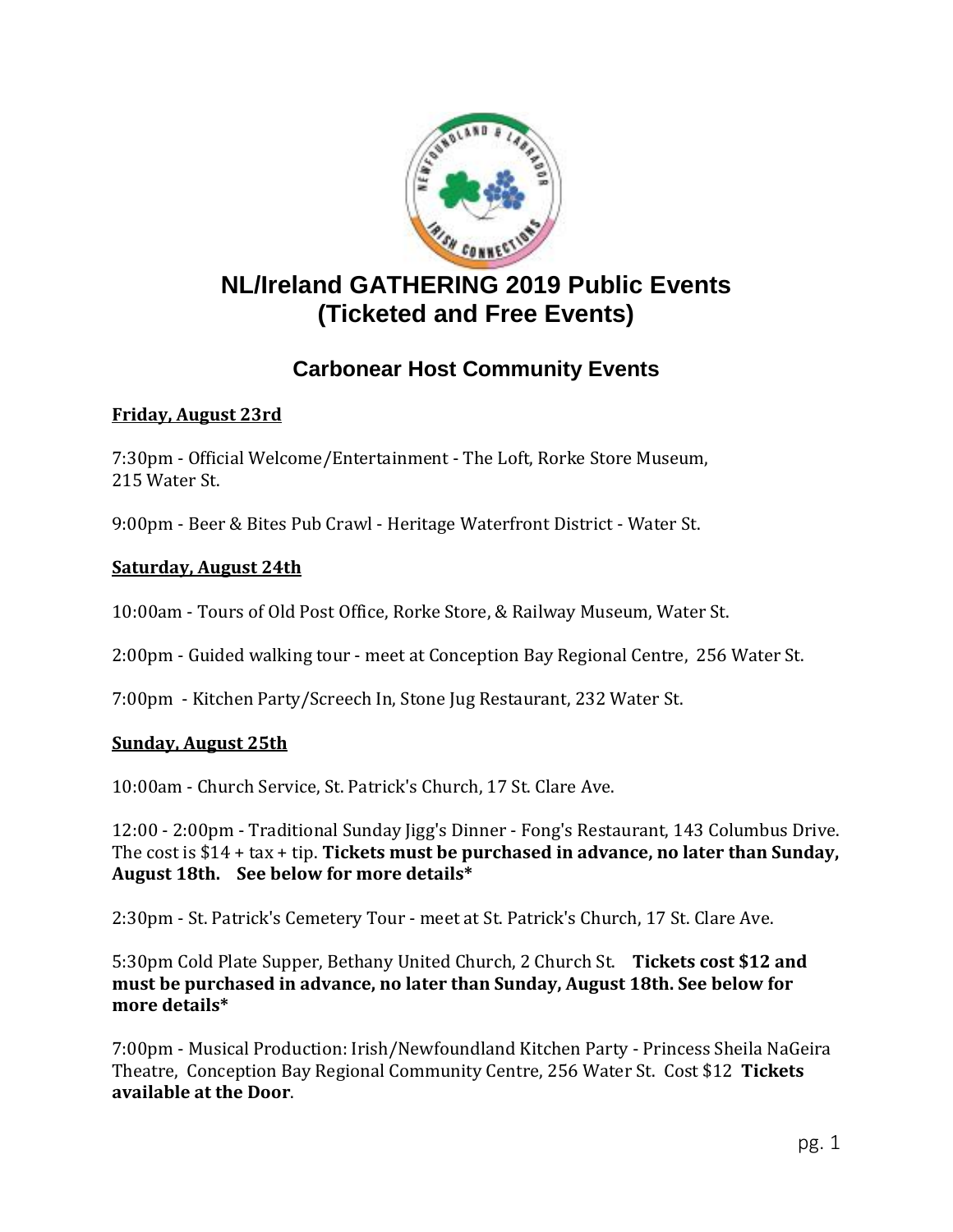## **Placentia Host Community Events**

#### **Monday, August 26th**

1:30pm - Cultural Tour - O'Reilly House Museum, Cemetery, Orcan Drive Promenade, Beach Boardwalk

6:00pm - Reception at Star of the Sea Hall. Roast Beef Dinner with Guest Speaker Larry Dohey, Director of Programming and Public Engagement, The Rooms. After dinner there will be Irish Performers and then a Dance to follow. \$20. **Tickets must be purchased in advance, no later than Monday, August 19th. See below for more details\***

#### **Tuesday, August 27th**

1:00pm - Cultural Excursion to Cape St. Mary's

9:00pm - Kitchen Party - Three Sisters Pub, 2 Orcan Drive

#### **Wednesday, August 28th**

7:00pm - Live Outdoor Entertainment at the Freshwater Community Centre, 109 Freshwater Crescent, \$10 at the door.

## **St. John's Host Community Events**

#### **Thursday, August 29th**

5:00pm Turkey and Jigg's Dinner, Petty Harbour Community Center, 35 Main Road, Next to St. Joseph's Church \$25 **Tickets must be purchased in advance, no later than, Thursday August 22nd. See below for more details\***

#### **Friday, August 30th**

7:30pm - Aloy O'Brien Concert, Canon Stirling Auditorium, Located in the Church of St. Mary the Virgin, 80 Craigmiller Ave, Doors open at 7:00pm **Tickets cost \$25.00 can be purchased in advance (non-refundable) or at the door. See below for more details\***

#### **Saturday, August 31st**

10:30am - Tour Options: Option 1 - tour of Basilica Cathedral of St. John the Baptist and Veiled Virgin. Option 2 - Tour of The Rooms. **Cost approximately \$7-\$10 and tickets can be purchased at the site on Saturday.**